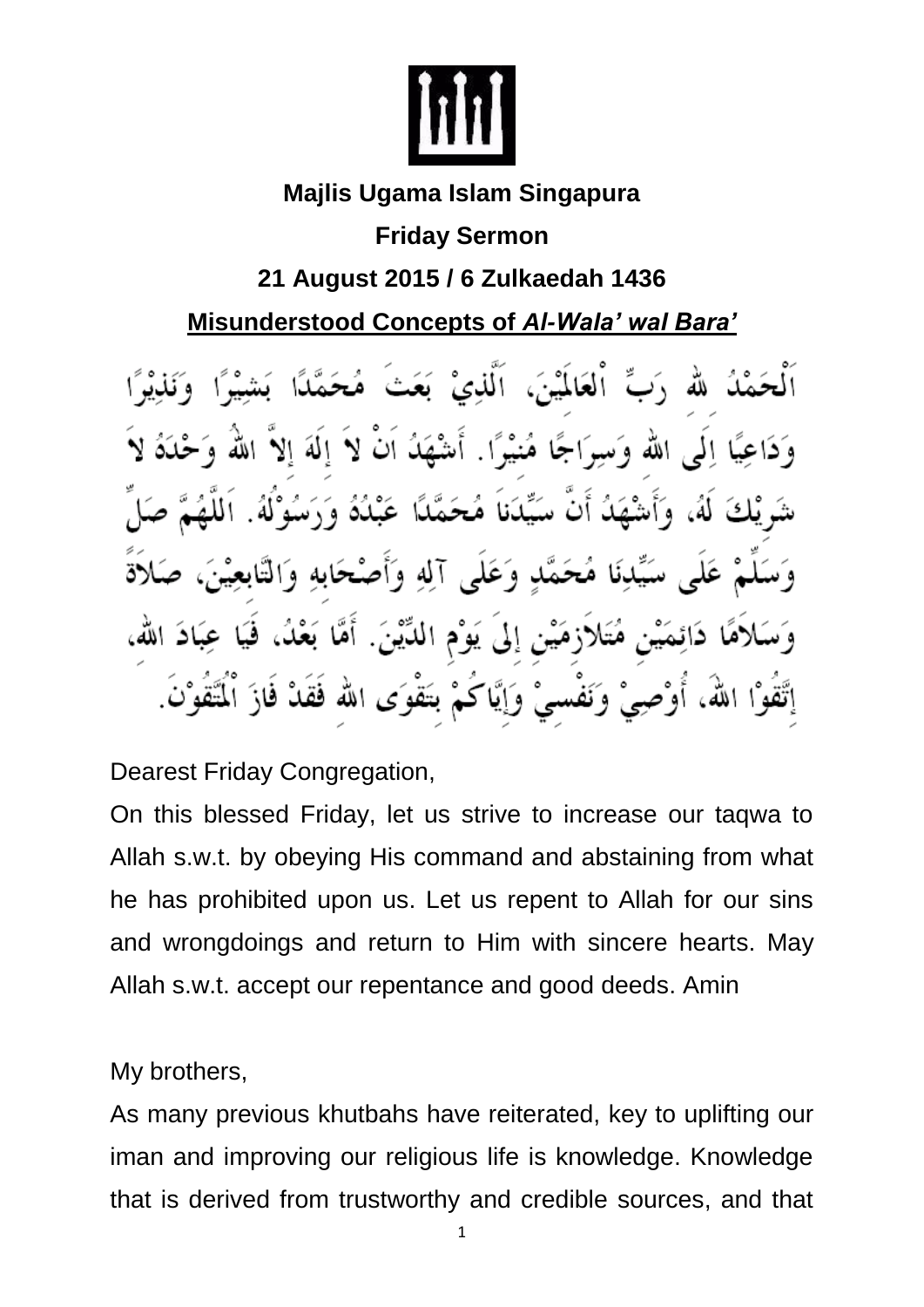inspires us to develop ourselves and our community. But like with any kind of knowledge, not all aspects of our religion are easy to comprehend. Amongst these, some aspects have developed historically, and are thus very complex. Others may be contextual, and require care and deep reflection before they could be applied in our lives. We need guidance. And in light of the ease of access to all sorts of interpretations, we need to be particularly vigilant of ideas that have been misappropriated with the intent to misquide and destroy. As we move forward as a community that seeks to be contributive to the world and exemplary in its understanding and practice of Islam, we therefore need a certain level of sophistication in assessing our understanding of religious ideas and concepts.

#### Dear brothers,

Today, I would like to begin with one particular concept in Islam. But before that, I would like to ask you to reflect. Look around us. Do we live on our own, just within our community? Do we have fundamental problems living alongside others in a multireligious society? Certainly not. Is this comfort in living alongside others and contributing as a society part of the teachings of Islam? The answer has to be a resounding yes. As an example, listen to what Allah s.w.t. says in surah Al-Mumtahinah, verse 8:

ڵۘٳؾؘۿؘٮٚڮٛۯٱڷڷٙۮ۠ڠڹۣٱڷۜڹۣؾؘڶؘمٙؽؙڦؘڹؚڹڷۅڮٛۨڋڣۣٱڶڐؚؾۣ*ۏ*ڶڗٙڲؙڔۣٙڿۘۅڮٛۄۺٙڔؽڒؚڮٛؗٛ؞ۧٲؘڹ يَرْدِ وَرَمْقُسِطُوٓاْ إِلَيْهِمْۚ إِنَّ ٱللَّهَ يُجِبُّ ٱلْمُقْسِطِينَ (٨)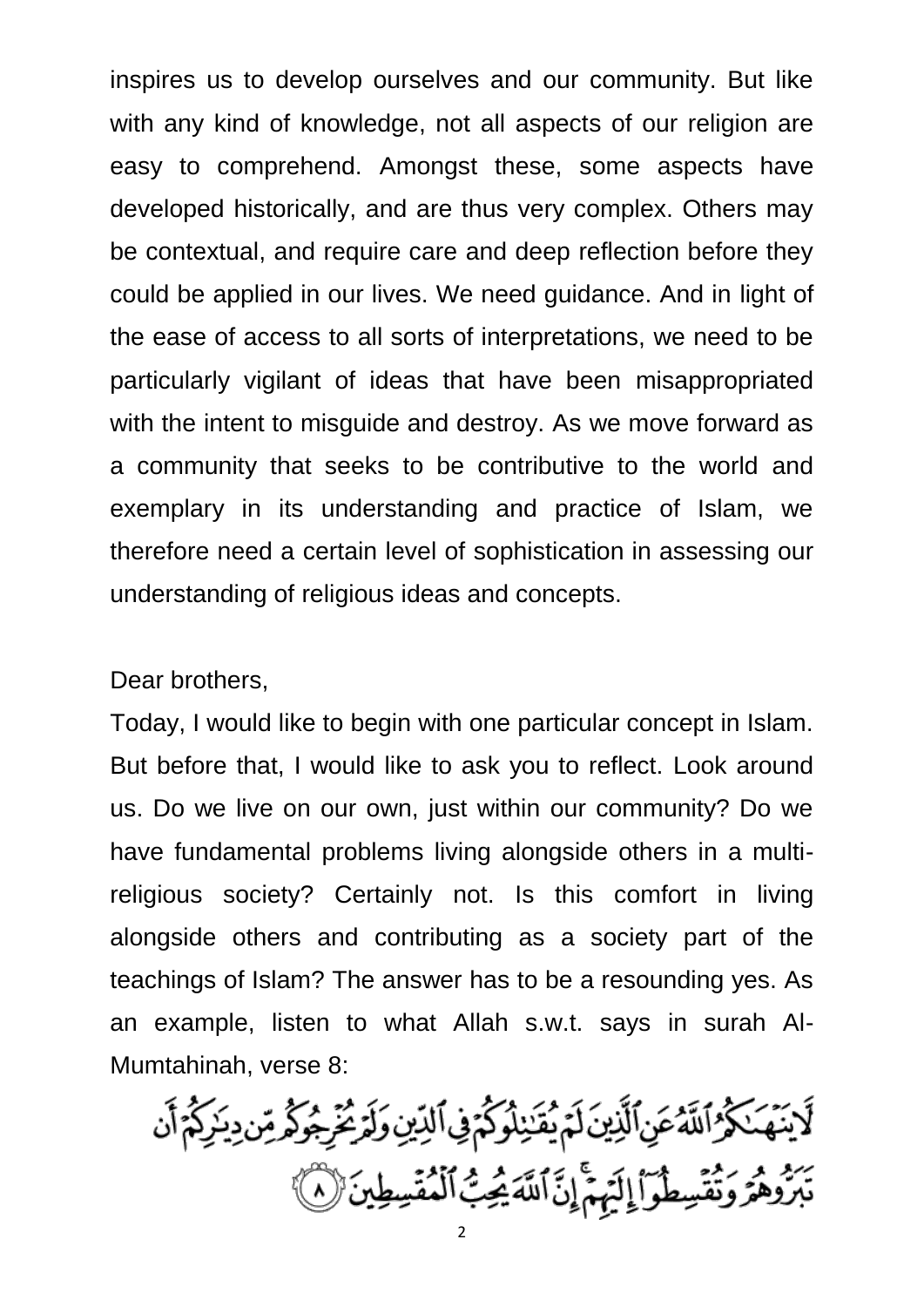Which means: *"Allah (does) not forbid you from those who (do) not fight you in the religion and (do) not drive you out of your homes that you deal kindly and deal justly with them. Indeed, Allah loves those who act justly"*.

According to this verse, if Muslims do not find themselves caught in a war waged against them because of their faith, then Allah s.w.t. commands us to uphold kindness and justice to everyone. Alhamdulillah, we could say with confidence that we have upheld this teaching. Muslims in Singapore have always been able to live peacefully and cohesively as part of the larger Singaporean society. We have contributed to the development of our society and continue to do so while practising our religious teachings confidently as Muslims. This signifies our deep conviction to our faith, which at the same time, generates in us the spirit of doing and spreading goodness.

But with the internet and social media, we do hear ideas floating around that seek to break Muslims away from their societies. This is where Islamic teachings and concepts have been irresponsibly used by individuals who have their own agenda. An example of such a concept is *Al-Wala' wal Bara'*, translated as "Loyalty and Disavowal", a concept central to the ideology of extremist groups such as Al-Qaeda and ISIS. According to these groups, one who opposes the concept violates an essential part of the Muslim *Aqidah.*

3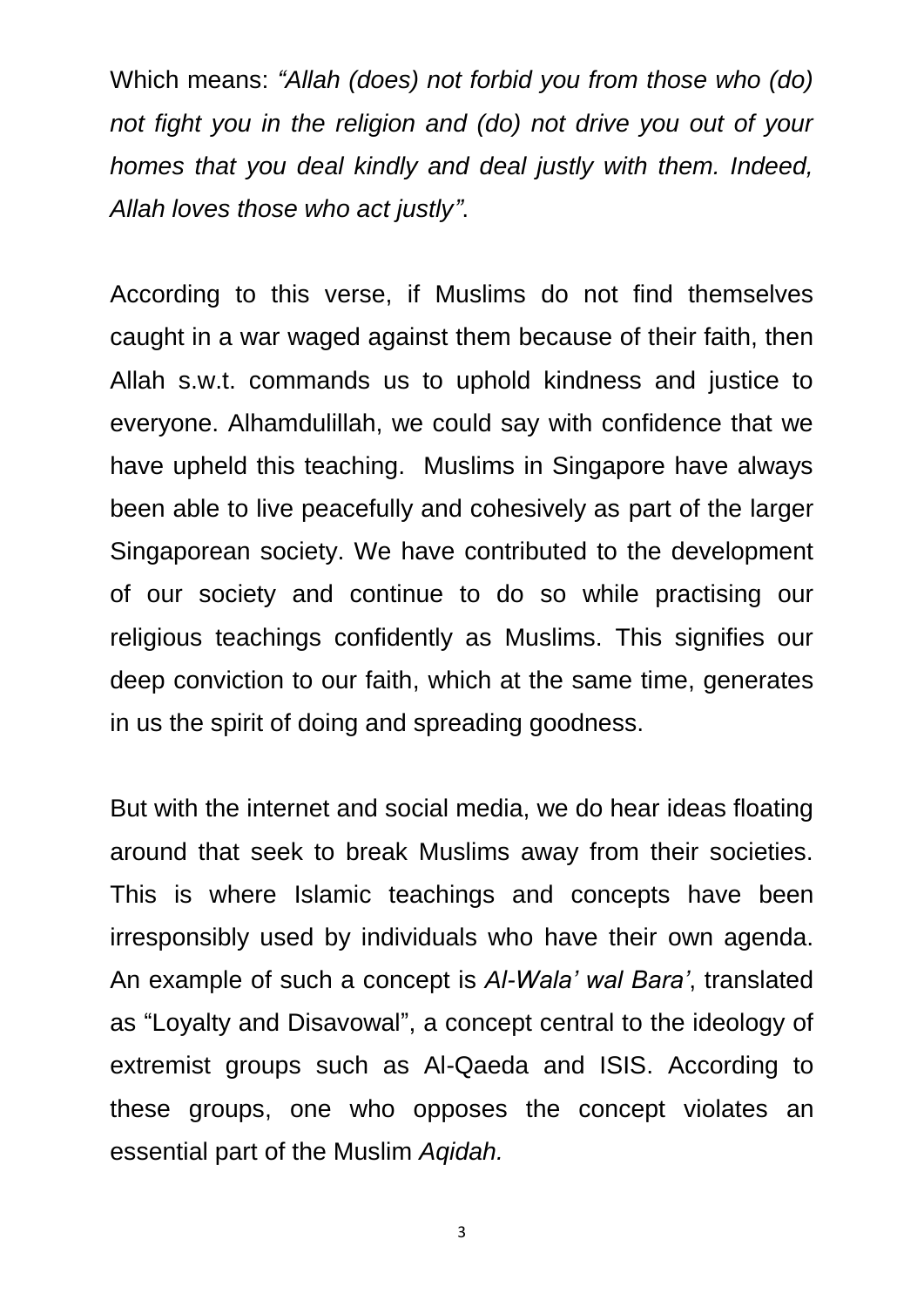What does this concept mean for them? Muslims can only give their loyalty (*Wala'*) to Islam and Muslims, while the non-Muslims and Muslims who "are not with them" must be disassociated (*Bara'*), and in the worst case, killed. At a social level, this means that Muslims must not befriend people of other religions (especially Jews and Christians), but instead consider them as enemies. It follows also from this understanding that Islam prohibits social interaction with non-Muslims, including wishing them well on their festivals. Such practices are seen as forbidden, because these constitute *Wala'* or associations that could threaten the creed and tarnish the purity of our Islamic faith. All these, they claim, are the commands of Allah s.w.t. and Rasulullah s.a.w., as gleaned from the Quran and Sunnah.

#### Dearest jemaah,

We do not subscribe to such interpretations of Islam. Anyone who does, will feel terribly uneasy in this modern world, and live with a continuous sense of immense guilt. Yet, this idea has been presented as an authentic teaching of Islam. It is therefore our collective duty to challenge such erroneous interpretations. We need to educate our community, and especially our children, how these concepts have been falsely used. First, it is based on an incorrect understanding of the terms '*Wali*' and *'Wala'* as referred to in the Quran. Second, it is built upon a misunderstanding with regard to precisely which group of unbelievers this prohibition applies to.

4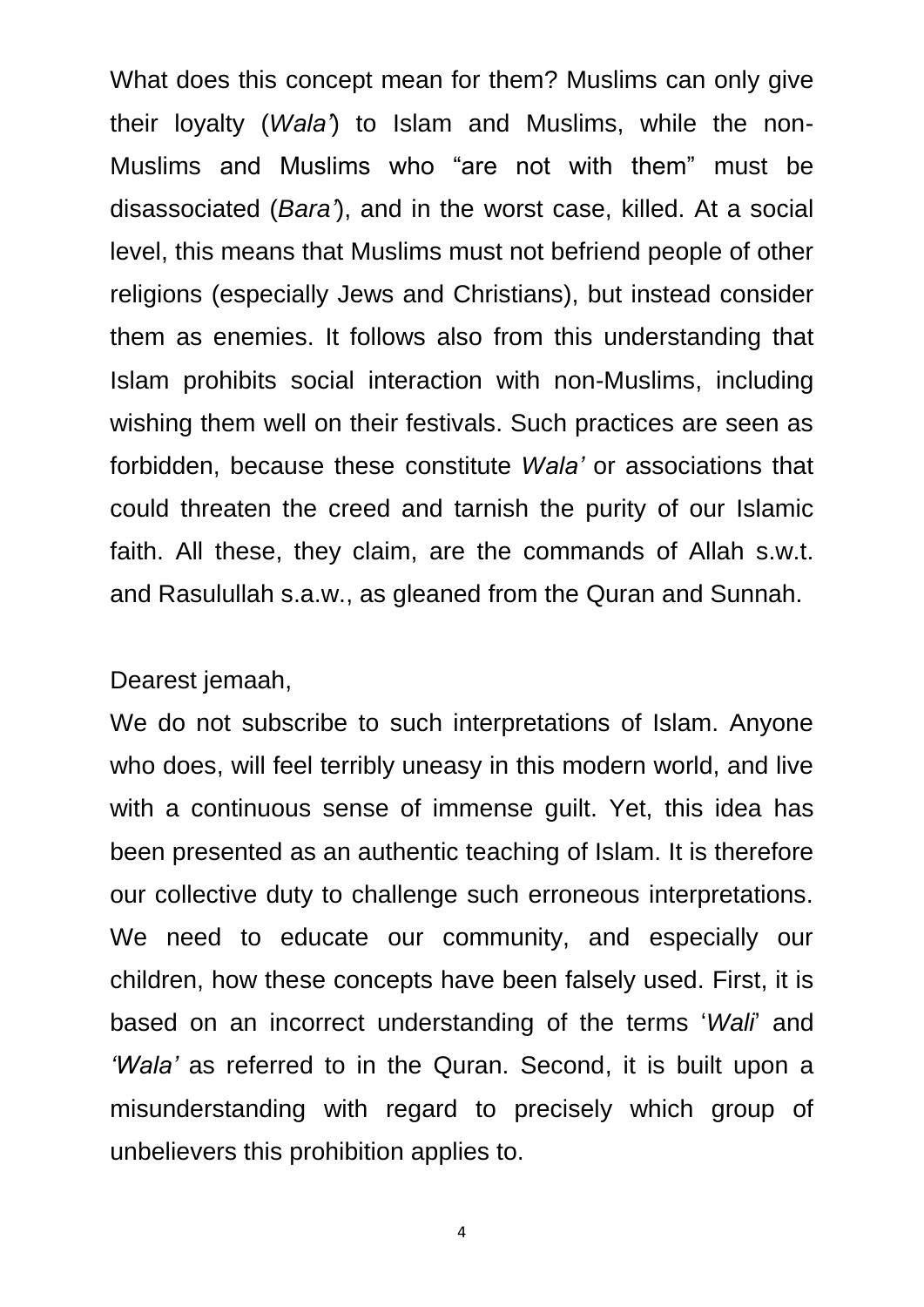In several places, the Quran qualifies its statements so as to indicate that this prohibition of allegiance to non-Muslims does not apply to all non-Muslims in general, but, rather, to only a particular type among them during the period of Prophet Muhammad s.a.w. This qualification could also be seen from the verse in Surah Al-Mumtahinah read earlier.

In addition, *Al-Wala' wal Bara*' gives the license for one to label another Muslim as a *kafir*, because he or she gives loyalty to a non-Muslim or adhere to a non-Islamic government or system. The act of *takfir* or accusing other Muslims as *kafir* or infidels is totally unIslamic.

The life of our beloved Prophet is abound with fine examples of how he dealt amicably with everyone, including non-Muslims, both in the Meccan and Medinan societies. He shared in many pacts and alliances aimed at eliminating injustice and aggression. In addition, he shared in relieving the impact of adversities and famines. This was his role and mission, to spread Allah's compassion and mercy that is His *Rahmah*, to all the worlds. In fact, in a hadeeth reported by At-Tirmizi and Al-Hakim, it was informed that the verse 105 from the surah An-Nisa' was revealed to defend a Jew who was wrongly accused of stealing, and to expose the real thief who was a Muslim. This story encapsulates the justness, the principles and the values of Islam that we must seek to emulate and to spread.

5